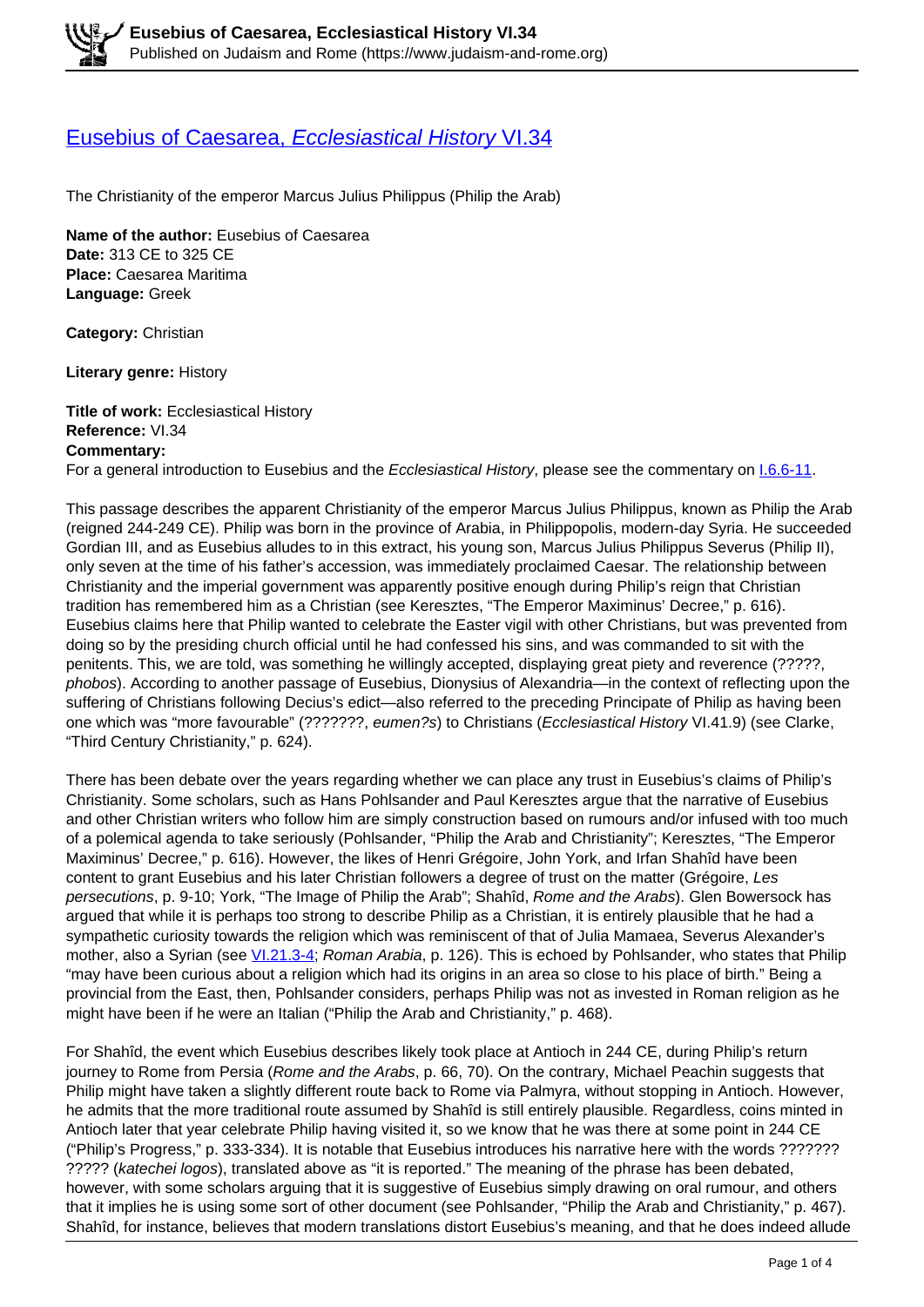to having consulted another source, probably one of the two letters sent by Origen to Philip and his wife Marcia Otacilia Severa, which Eusebius mentions in Ecclesiastical History VI.36.3 (Rome and the Arabs, p. 68). Such debates about the historicity of the event aside, there are many scholars who read into this event a parallel with the later confrontation between the famous bishop Ambrose of Milan and the emperor Theodosius in 390 CE, where the latter was refused entry to the church in Milan on account of his having killed scores of Thessalonicans a few months prior, who had revolted. Shahîd objects to this on the grounds that Philip was not humiliated in quite the same way, as unlike Theodosius he was not excommunicated, and there is nowhere near the level of drama surrounding the story (Rome and the Arabs, p. 69-70). While this is true, it should be noted that Eusebius does make mention of the fact that Philip's repentance was particularly necessary due to the many crimes that he had committed.

While some scholars maintain that Philip's Christianity is plausible, this seems unlikely, and is not supported by non-Christian evidence, such as that he held the Secular Games to celebrate the thousand-year anniversary of the founding of Rome in 248 CE (Warwick Ball, *Rome in the East*, p. 470). How does this passage fit in with Eusebius's wider rhetoric, then? In V.39.1, Eusebius states the following: "After a reign of seven years Philip was succeeded by Decius. On account of his hatred of Philip, he commenced a persecution of the churches." This might be compared with  $\underline{V1.28}$ , in which Eusebius attributes a persecution under the emperor Maximinus Thrax to his hatred for his predecessor Severus Alexander, and the fact that his household contained numerous Christians. Similarly, Decius's persecution is described as stemming from his disdain for a previous emperor (Philip) who was sympathetic to Christianity (on the debate surrounding the so-called persecution under Decius, see the commentary on Papyrus Rylands 12). Eusebius's broader narrative, in which certain emperors are receptive to and even actively involved with the Christian religion, while their malicious successors punish Christians, has the effect of implying that Christianity is a growing and powerful force within the empire, so much so that certain emperors were threatened by its potential influence. As in his description of Severus Alexander's mother, Mamaea, and her awe for the Christian teacher Origen (see VI.21.3-4), the present account of Philip has the added dimension of presenting Christianity as superior to Roman power. The fact that Philip is refused entry to the paschal celebrations without first adhering to the leader's demands that he repent of his sins, relegates him to the same level as every other Christian present. His position as imperial ruler means little in this context—in the eyes of God, all sinners are exactly the same. The emperor is therefore humbled, and, moreover, we are told willingly humbled before the Christian God, showing that no earthly ruler is so powerful that they are above the need for penance.

Keywords in the original language:

- ?????????
- ????????
- ??????????
- ?????
- ???????
- ????
- ????????
- ?????
- ?????????
- ????????
- ?????
- ????
- ????????
- ???????
- <u>????????</u>
- ???????

Thematic keywords in English:

- Christian emperor
- church leaders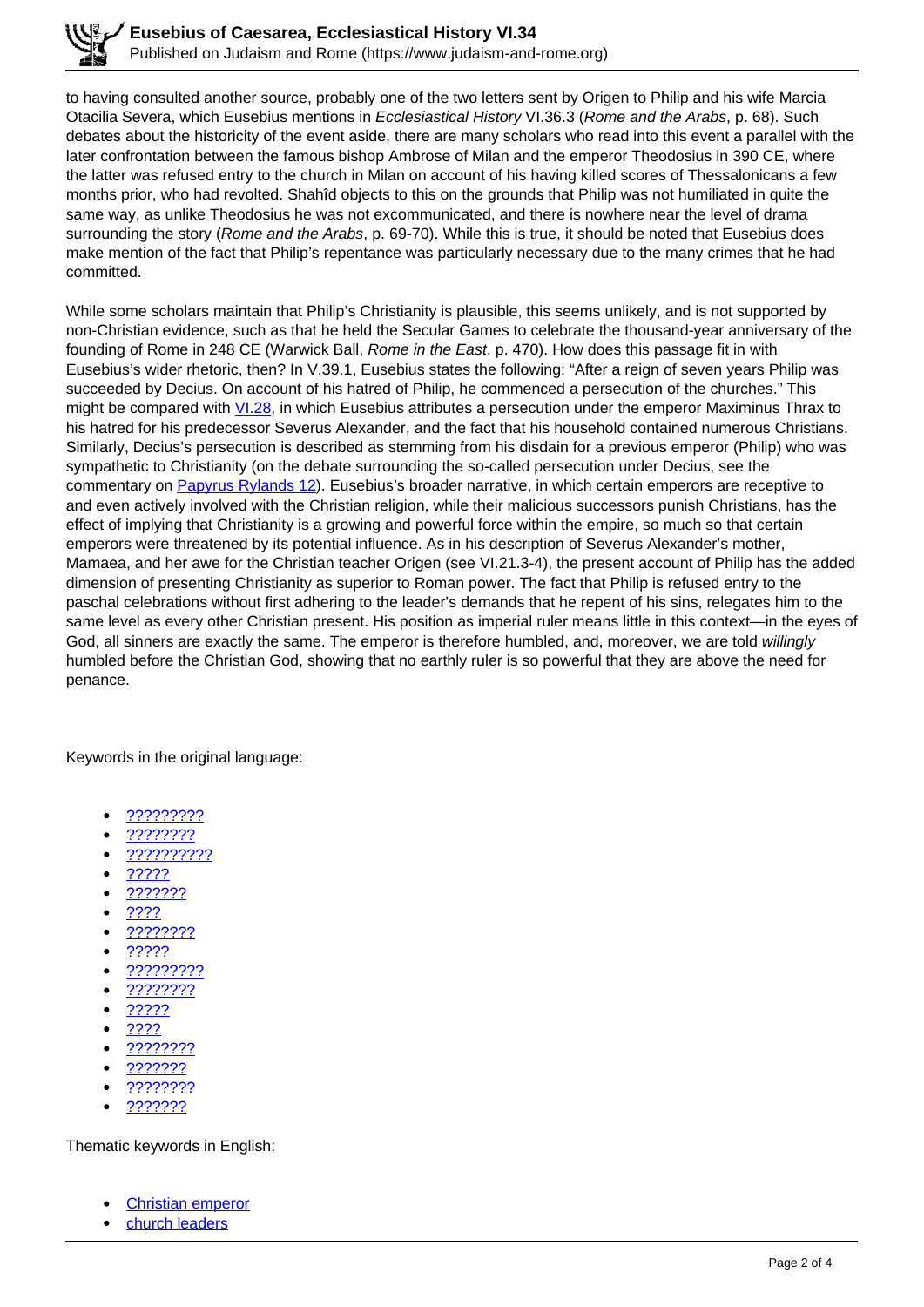

Published on Judaism and Rome (https://www.judaism-and-rome.org)

- Gordianus III
- penance
- Philip the Arab
- piety
- Roman emperor
- Roman power

**Bibliographical references:** Bowersock, Glen W., Roman Arabia (Cambridge, Mass.: Harvard University Press, 1983)

Lawlor, Hugh J., Oulton, John E. L., *Eusebius: Ecclesiastical History and Martyrs of Palestine: Translated with* Introduction and Notes, 2 Volumes (London: SPCK, 1927)

Bardy, Gustave, *Eusèbe de Césarée: Histoire ecclésiastique, Livres V-VII, tome 2* (Sources chre?tiennes 41; Paris: E?ditions du Cerf, 1955)

 Keresztes, Paul, "The Emperor Maximinus' Decree of 235 A.D.: Between Septimius Severus and Decius", Latomus 28 (1969) : 601-618

 Clarke, Graeme W., "Third Century Christianity", in The Cambridge Ancient History, Vol. 12: The Crisis of Empire, AD 193-337 (ed. Alan Bowman, Averil Cameron, Peter Garnsey; Cambridge: Cambridge University Press, 2005), 589-671

Pohlsander, Hans A., "Philip the Arab and Christianity", Historia 29 (1980) : 463-473

York, John M. Jr., "The Image of Philip the Arab", Historia 21 (1972) : 320-332

Peachin, Michael, "Philip's Progress: From Mesopotamia to Rome in A.D. 244", Historia 40 (1991) : 331-342

De Blois, Lukas, "The Reign of the Emperor Philip the Arabian", Talanta 10-11 (1978) : 11-43

Shahid, Irfan, Rome and the Arabs: A Prolegomenon to the Study of Byzantium and the Arabs (Washington D. C.: Dumbarton Oaks, 1984)

Grégoire, Henri, Les Perse?cutions dans l'Empire romain (Brussels: Palais des acade?mies, 1964) Ball, Warwick, Rome in the East: The Transformation of an Empire (London: Routledge, 2016)

**Other sources connected with this document:** Text

## Eusebius of Caesarea, Ecclesiastical History VI.21.3-4

The Christianity of Severus Alexander's mother

Read more about Eusebius of Caesarea, Ecclesiastical History VI.21.3-4

**Text** 

Eusebius of Caesarea, Ecclesiastical History VI.28

The motives for the persecution during the reign of Maximinus

Read more about Eusebius of Caesarea, Ecclesiastical History VI.28

Papyrus

## Papyrus Rylands 12

Certificate of pagan sacrifice from the Decian persecution